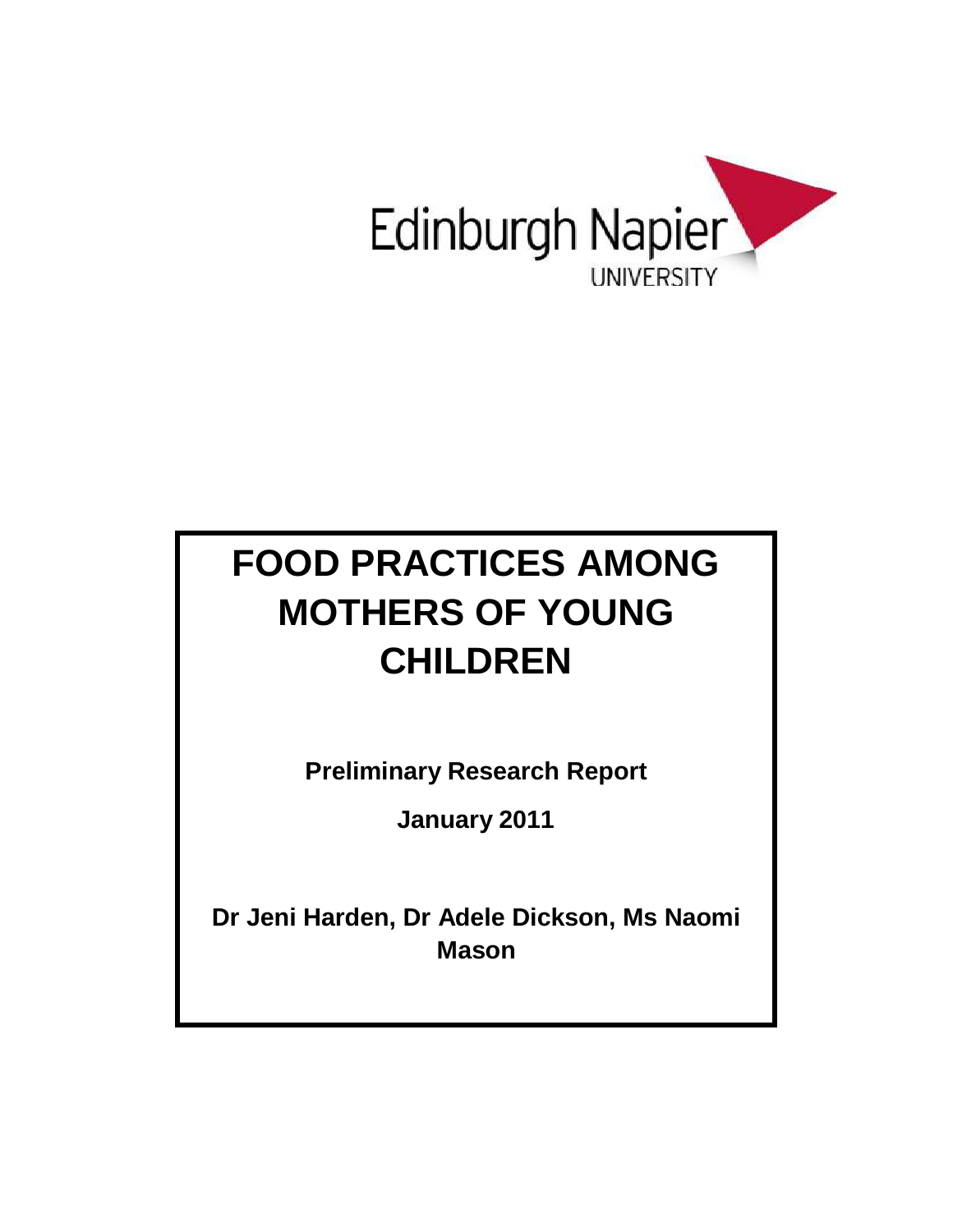### **1. BACKGROUND**

There has been widespread concern in recent years over rising levels of obesity in the UK. (Royal College of Physicians 2004). The number of children classified as overweight and obese has risen dramatically in the last 10 years (McCarthy et al 2005) and the rate of change is faster among children in Scotland than in England (Armstrong 2003). In Edinburgh and the Lothians it is now estimated that 1 in 4 children starting primary school is overweight or obese (Emslie 2005) In addressing these issues, children and young people have been identified as a 'target group', with the intention of promoting healthy lifestyles before the onset of adult weight problems. Studies have shown that being overweight in childhood is a high indicator that weight issues will continue into adulthood, disturbingly this can be set as early as age two (Anon 2010). In relation to this it has been identified that the eating habits developed by children will often be preserved into adulthood, and can be very hard to change (Anon 2010, Brown & Ogden 2004).

Existing research around children and food tends to focus on late childhood and adolescence, as periods when children are making more independent food choices (Wills et al 2006). However it is now argued that attention should be turned to younger children (Reilly et al 2005). Recent Scottish Government policy reflects this concern and has focused on the early years of childhood as a key period in establishing health patterns in later childhood and adulthood (Scottish Government 2008a). However there is little in-depth research with families with young children that looks at food practices in a broader context.

While some policy is directed at institutions involved in the education or care of children, for example the Active Schools programme, the focus of attention is often on families to provide a healthy start for their children. For example, the UK government has been running 'healthy eating' campaigns, in the hope that increasing knowledge around food will encourage healthier diets in the population (Clark, Goyder, Bissell, Blank, & Peters, 2007). Yet this can often be perceived as part of the 'blame culture' with parents being held responsible for their child's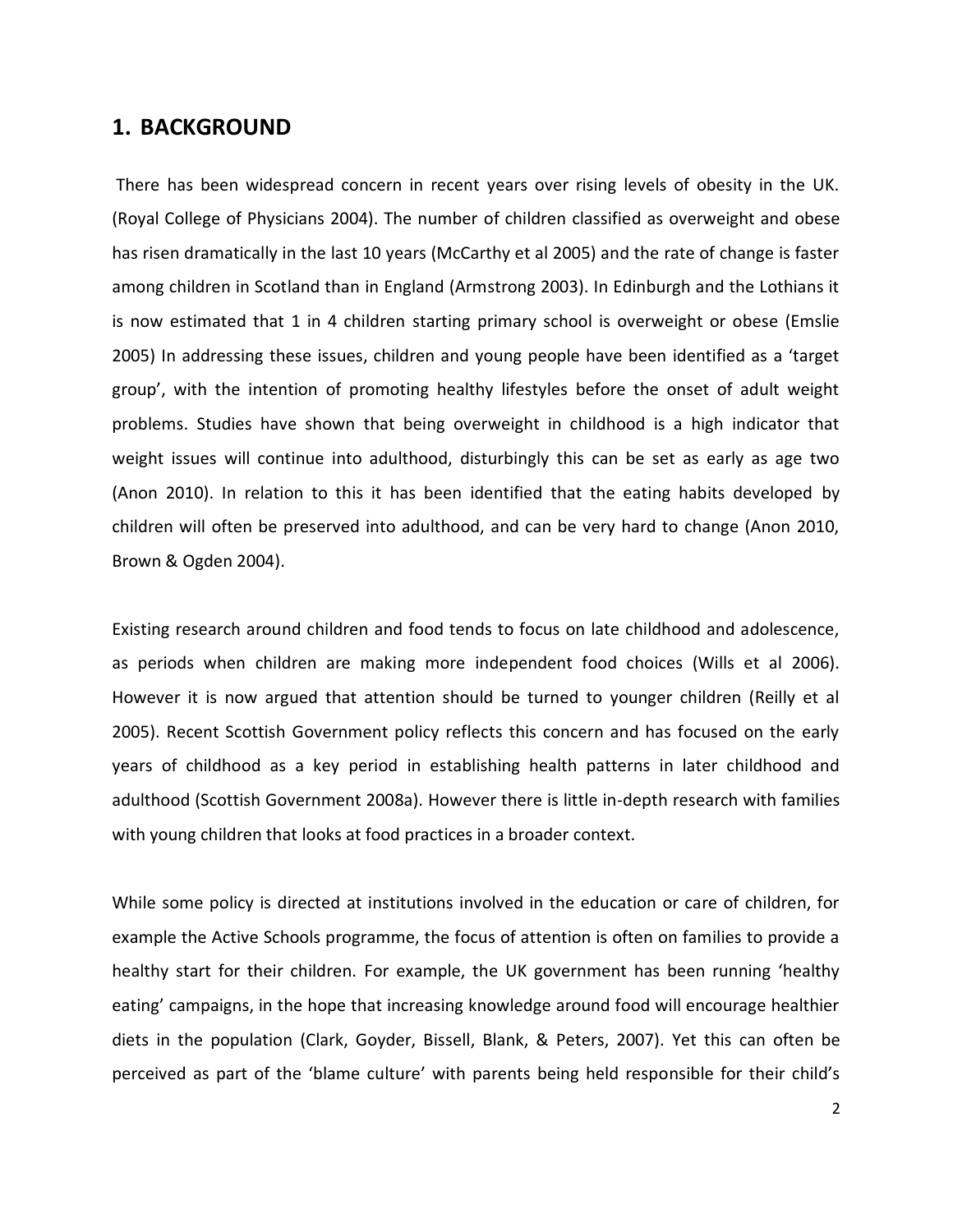health without adequate attention being placed on the constraints and challenges that many parents face. Policy recognises that eating healthily is a particular challenge for some lowincome families (Scottish Government 2008b). Indeed a link has been established between childhood obesity and social inequality. Children in the most deprived areas of Scotland have a 30% higher risk of obesity than their peers in more advantaged areas (Armstrong 2003). Given the current economic climate, exploring the nature of these challenges and the ways in which families address them is all the more pertinent.

However we need to be wary of making assumptions equating low income families with unhealthy diets (Crossley, 2004). Social research offers a contextual understanding of health within families. The model of the 'health promoting family' (Christensen 2004) encapsulates the external and internal factors which shape family health practices. Christensen argues that in order to understand family practices we must place these within a wider context relating to external factors, such as income but also to the family practices, goals and values reflected in, and shaped by, their everyday lives and routines.

### **2. THE STUDY**

### **2.1 Aim and Research Questions**

The overall aim of the study was: to explore the everyday food practices of parents of young children, living in a socio-economically disadvantaged area. The following specific research questions were addressed:

- 1. How do low income parents understand and speak about food in everyday life?
- 2. How do low income parents position themselves in relation to dominant discourses about food consumption and children's health?
- 3. What are the key factors that shape low income parents' food choices?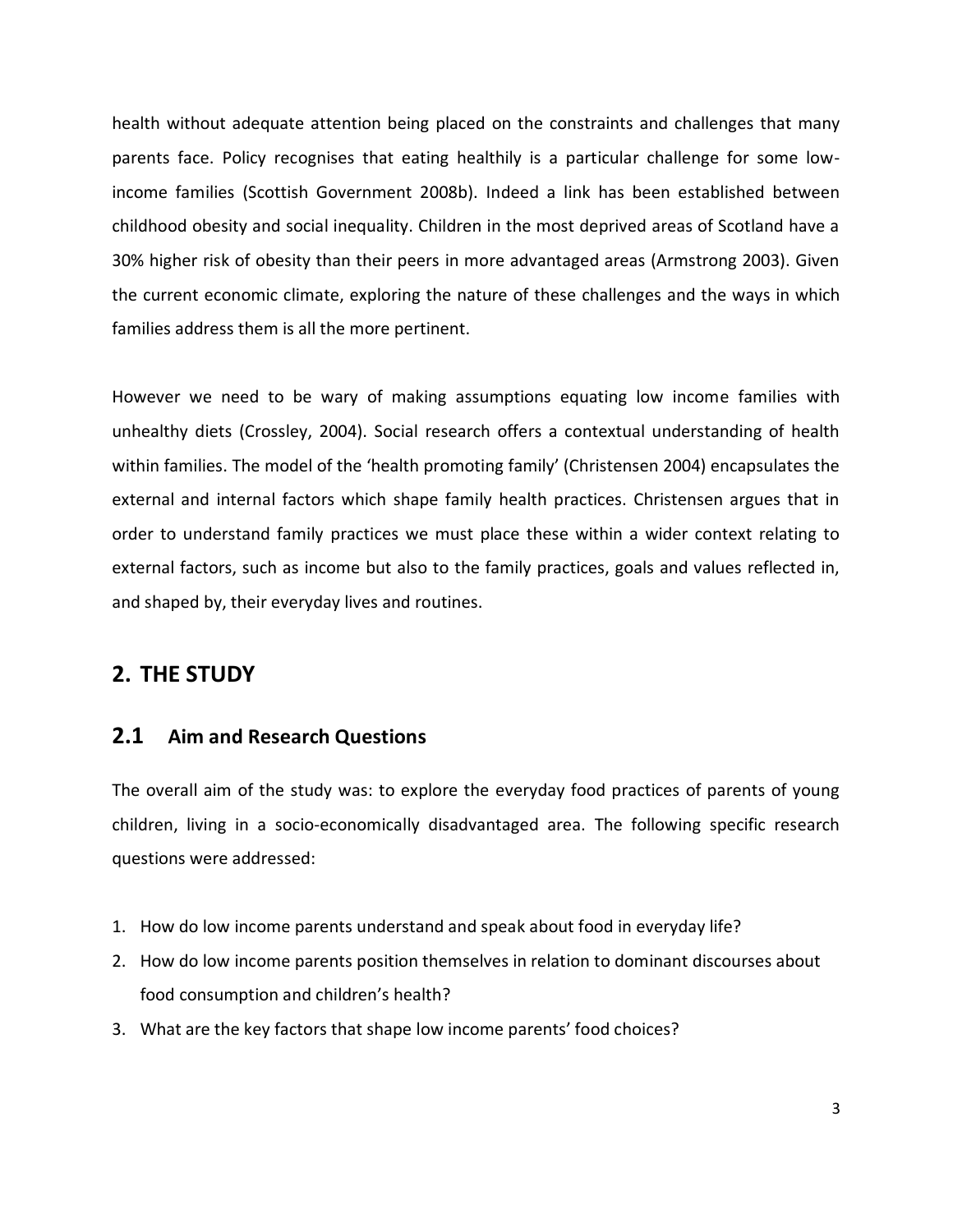- 4. What influence do family members have over food choices and how is this influence negotiated in practice?
- 5. How are low income parents experiencing the impact of the recession on food choices?

### **2.2 Methodology**

This project adopted a qualitative approach to enable the participants to explain their own views and experiences in relation to parenting and food. Individual in-depth interviews were carried out with 13 mothers between April and June 2010.

*Recruitment*: With the support of Community Health and Food Scotland (CHFS), the researchers made contact with two projects in the Edinburgh and Lothians area. Initial meetings were held with the project managers/ outreach workers and one group from each project was identified as suitable for accessing research participants: a mother's group organised by the local health visitors; and a group for young mothers, organised by a community project. Both groups were visited by the researchers and initial discussions around participation were held and contact details provided by those who were interested in taking part. These meetings were followed up by phone calls to discuss the women's participation and interviews were arranged.

*Participants*: 13 mothers were interviewed. They ranged in age from 18- 40 years. 8 of the participants had 1 child aged between 9 months and 6 years. The remaining parents had children ranging from 10 months to 22 years. 7 of the women lived with their partner while the other 6 were single or had non-cohabiting partners. 3 were in part time employment and the rest were unemployed. Appendix 1 provides details of the participants.

*Research Methods*: an initial group discussion was held with the mum's group with the purpose of informing the design of the interview topic guide to be used in the individual interviews. 13 individual interviews were the held either in the participant's home or in a private room in a local community building. The location was chosen by the participants. Interviews lasted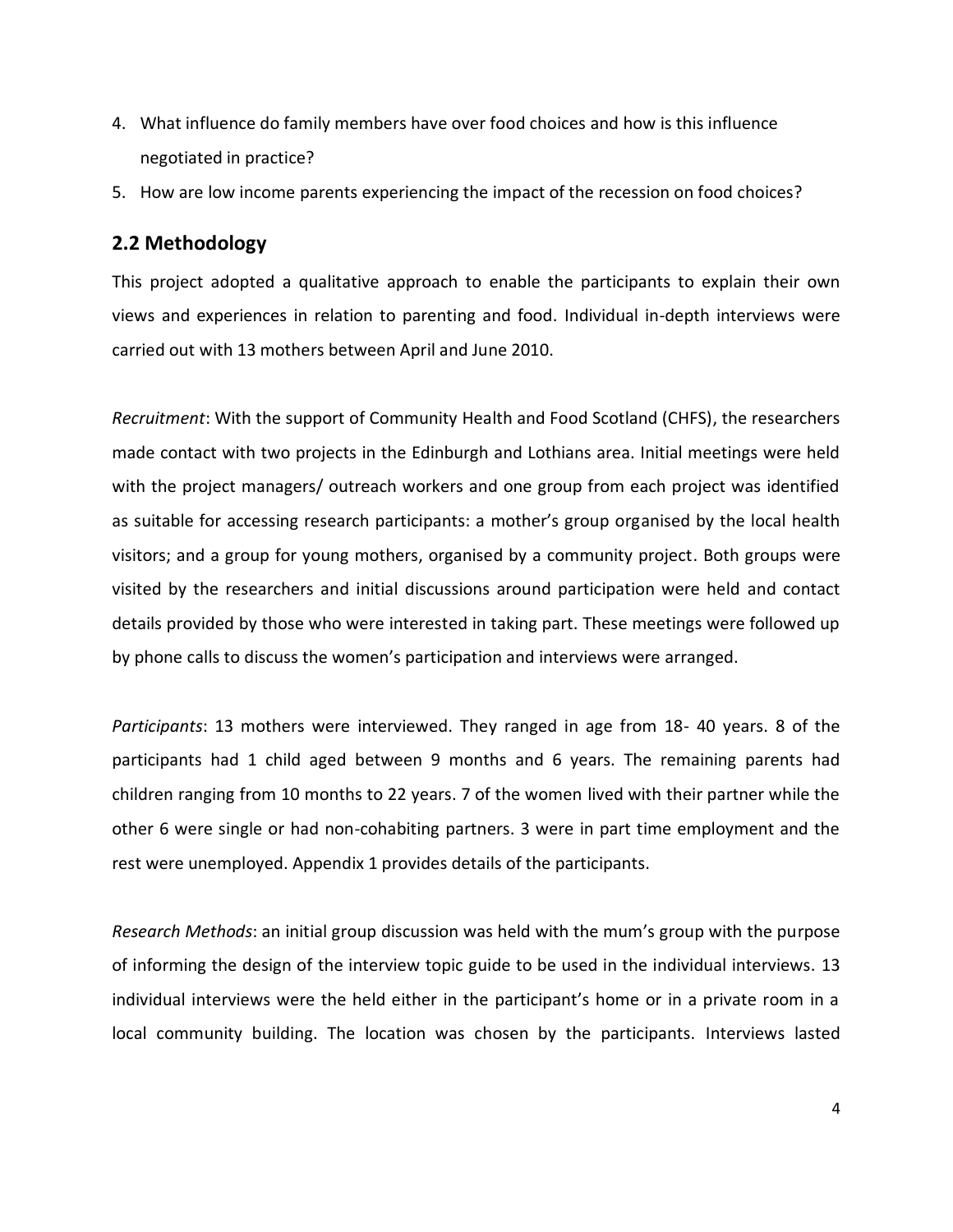between 40 and 75 minutes. All interviews were audio recorded with the participants' permission.

*Data Analysis*: the interview data were transcribed and read by members of the research team. An inductive thematic approach was taken through which the data were read to identify key themes and to identify areas of similarity and difference between participants' accounts.

#### *Ethical Issues*

Ethical approval for the project was given by the Faculty of Health, Life and Social Sciences Research Ethics and Governance Committee, Edinburgh Napier University. Informed consent was gained through the processes described above. Confidentiality and anonymity were maintained throughout the research.

### **3. FINDINGS**

### **3.1 Financial constraints on food choices**

The financial restrictions experienced by almost all of the participants significantly shaped their practices with food in a number of ways.

#### *Choice of where, when and how often to shop*

The women demonstrated detailed knowledge of the comparative costs of food items within a range of different shops, including large supermarkets and smaller local shops. However the strategy of buying from the cheapest sources was very time consuming, involving multiple trips to different shops, and often involved shopping outwith their immediate neighbourhood. Despite knowing where to get best value, the women's choices were therefore limited by availability within the local area and access to transportation. Only two of the women had their own transport and many discussed the difficulty of negotiating public transport with young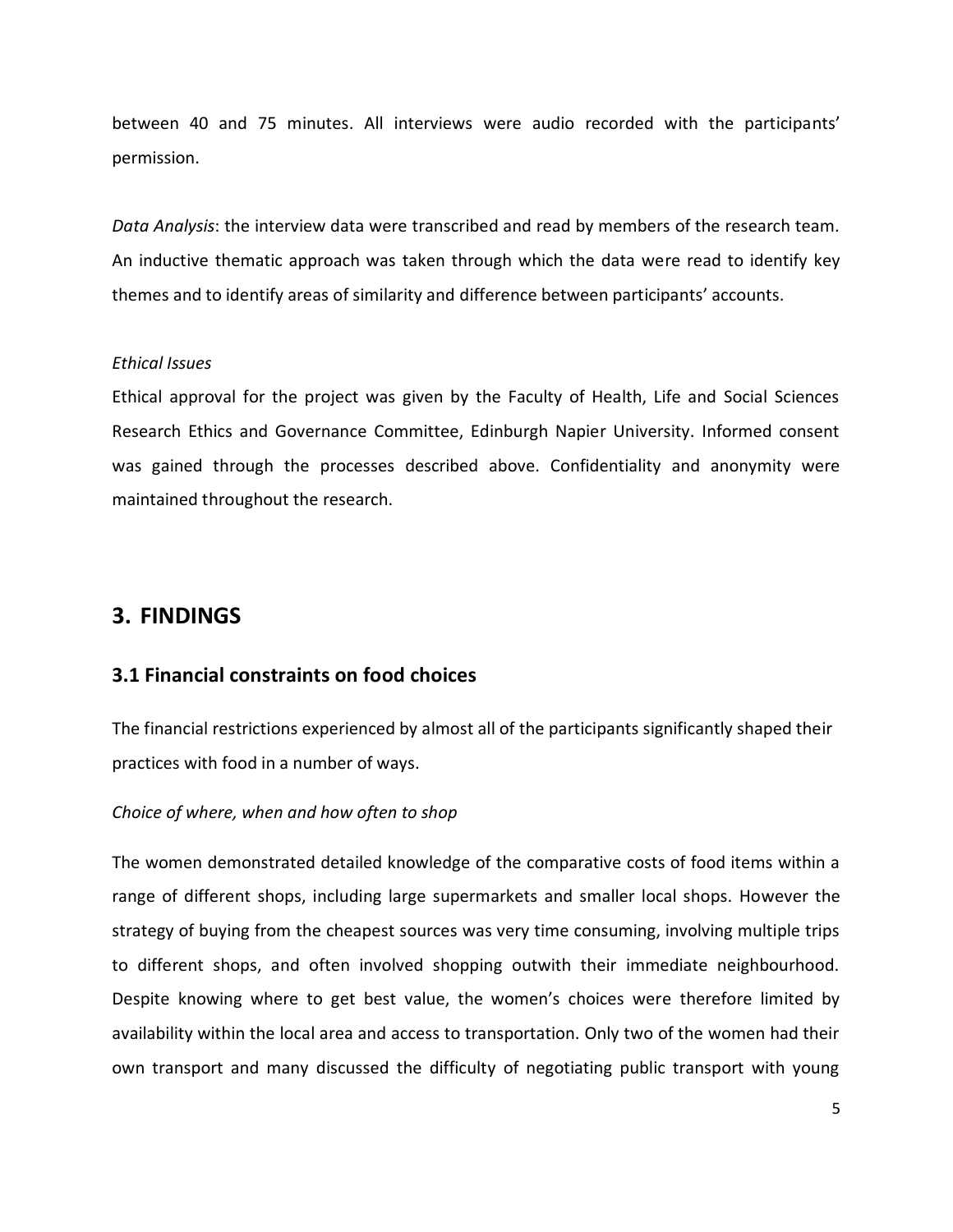children, buggies and shopping. Most relied on friends and family to take them further afield to specific supermarkets so that they could do a larger shop, although this was not usually on a weekly basis.

While transportation difficulties were an issue for the women, there were other concerns relating to doing a regular large shopping trip. One mother expressed concerns about not having enough money when doing a weekly shop.

**"Well you do think 'what if I get to the checkout and I've not got enough?' Right, I better just get what I've got and then if I need more I can go to the local shop or whatever.' So aye, you're constantly thinking" (Karen).** 

#### *Types of food purchased*

Many food types which parents are encouraged to feed their children, in particular fruit and vegetables, were described as being more expensive. This concern over costs was expressed by many of the women as a key reason for not always being able to buy 'healthy' food. Healthy Start Vouchers, which are provided by the government and can be used towards fruit and vegetables, were seen by many as an essential way of ensuring they can provide a healthy option for their children. However many of the mothers were critical of the limited provision.

**"We used to get Healthy Start Vouchers, and they stopped ... and I thought that's quite rubbish, but see even if you were to keep them to five I would still think that was quite rubbish, I would think you should keep them till they were in primary four or something you know, because they still need ... I think you're getting them for a healthy start for your kids, so I think you should still be getting your milk and your fruit and all that till they're a good age" (Susie).** 

Even with vouchers many of the women suggested that their money could go further if they purchased cheaper convenience products. Karen had a large family and found she was making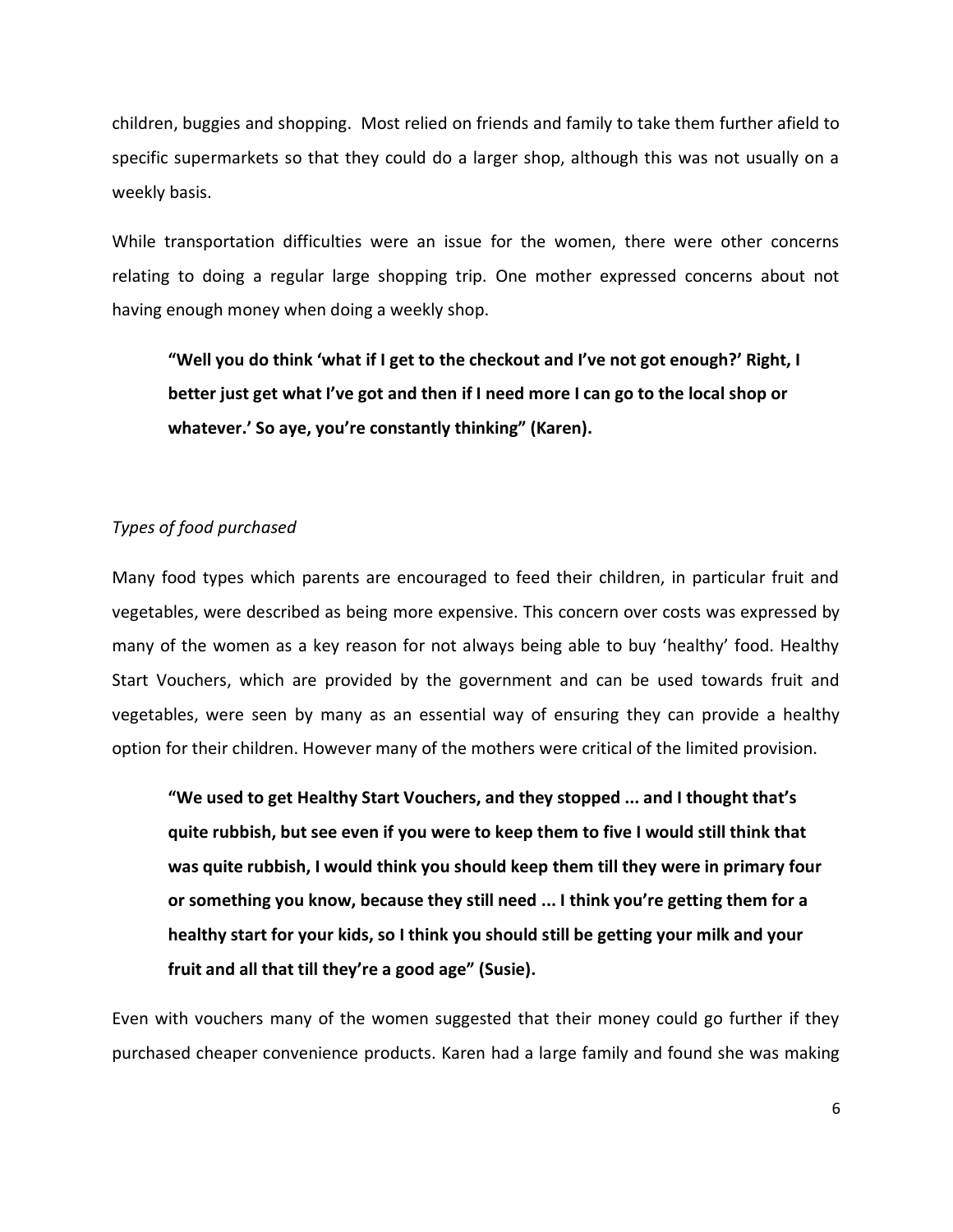multiple meals for her family members, which in turn meant that buying a range of different frozen or tinned meals was the cheapest and most convenient option. In contrast, another mother with a large family, Lucy cooked the same meal for all her family and so found that home cooking, that is cooking meals from scratch using fresh ingredients, was the cheapest option. This also begins to point to the significance of family practices rather than cost alone, in shaping food practices. Nevertheless, financial constraints were very significant in shaping the food choices the women made. When asked what changes they would like to see in their lives that would make a difference to them, all of the participants mentioned that an increase in their income, whether from benefits or paid work, would allow them to buy a larger amount of healthier food.

### **3.2 Knowledge of Healthy Eating**

The mothers presented a detailed knowledge of healthy eating that matched most government guidance. All of the women described their concern with trying to ensure the food they were giving to their children was as nutritious as possible.

### **"So aye, I feel I know a lot about like food, it's just the prices of stuff for to make ... I'd love to make him proper food every night, but there's no way I could afford it" (Joanne).**

This idea of 'proper food' was one expressed by many of the mothers and was the way in which they described their knowledge of healthy eating.

#### *'Proper' food*

This use of the term 'proper' is one repeated in many of the interviews. There appears to be taken-for-granted assumption around what 'proper' food consists of, and how families should eat 'properly'. 'Proper food' tended to refer to meals cooked from scratch and was often contrasted with convenience food which was associated with higher levels of obesity and disease.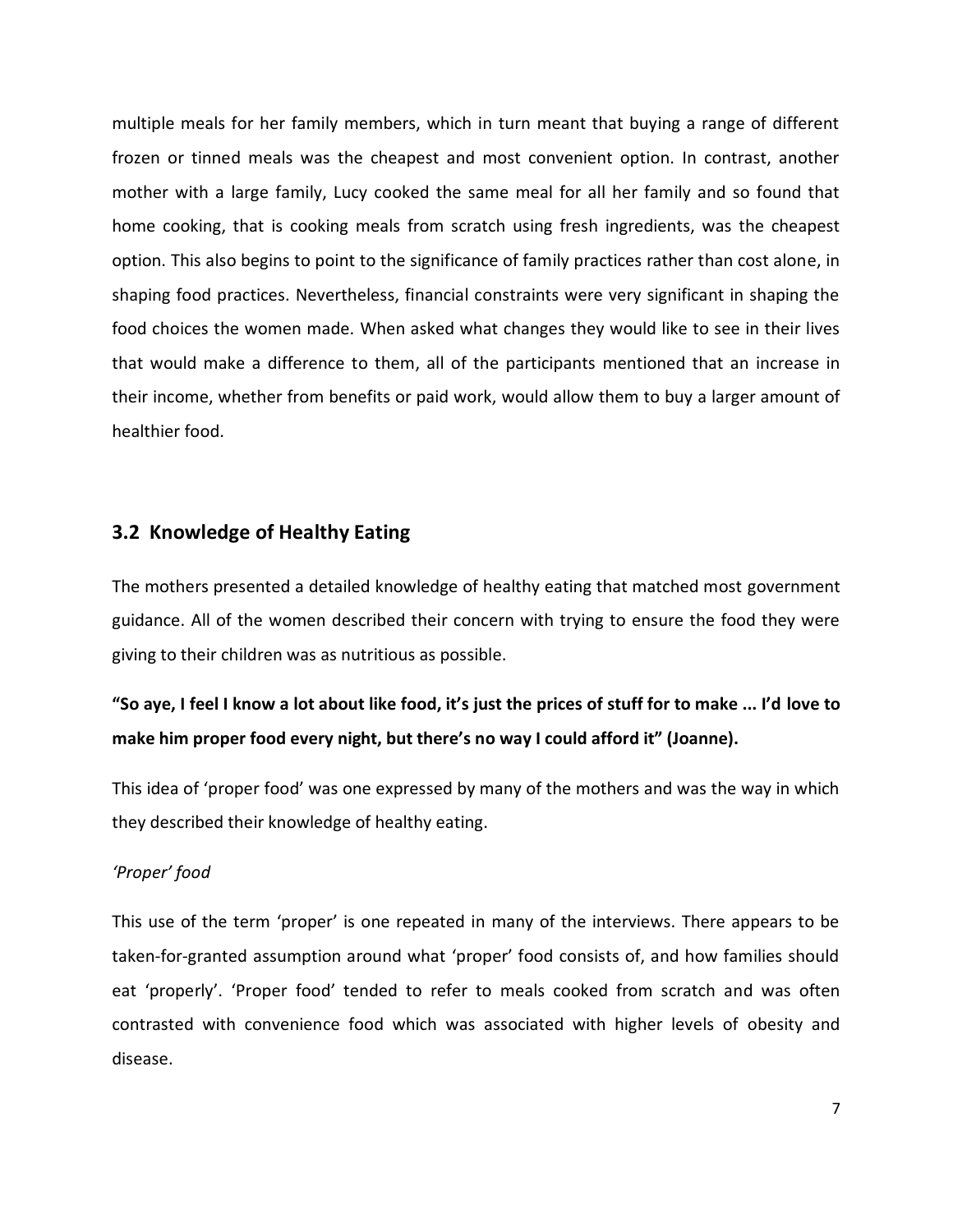**"It's all home cooking that I do, I don't buy any processed stuff and I get my meat from the butcher, so I don't buy supermarket meat or anything like that, I get it from the butcher. I don't know why, it's probably the same, just better. But I try not to buy anything with additives in it and I like to make my own sauces up rather than buying them" (Emily).** 

'Proper' food was also associated with particular mealtime practices in the home. While shared family meal times was an everyday practice for some families, others often cooked for the children while they ate at a separate time. Few of the families had space in their homes for a dining table although this was expressed as an aspiration and an ideal for many.

### **"She's got her table next to us on the couch, but we don't have space for a dining table. I would love a dining table because I like the idea of having us all sitting but we don't have space for one" (Maria)**

Despite the apparent knowledge about healthy eating and intention to prepare 'proper' food, many of the mothers still often bought and fed their children convenience foods. Many of the mothers described having periods of time when this was an easier option. This highlights the need to understand food practices within the wider context of people's lives. One of the primary reasons given by many of the mothers for using convenience foods was having a lack of time

### **"It's quicker, it's easier just to throw something in the oven and get on with what you're doing" (Group Interview).**

Lack of time is often identified by working mothers as a factor shaping dietary practices. Devine et al (2003) found that working mothers found time shortages and time management important issues, these women found that using convenience food was a way to allow them more time with their families. For most of the women in this study the majority of their time is spent on/in the home rather than in paid work, but there are still perceived difficulties around finding time to cook. This was addressed explicitly in the group interview.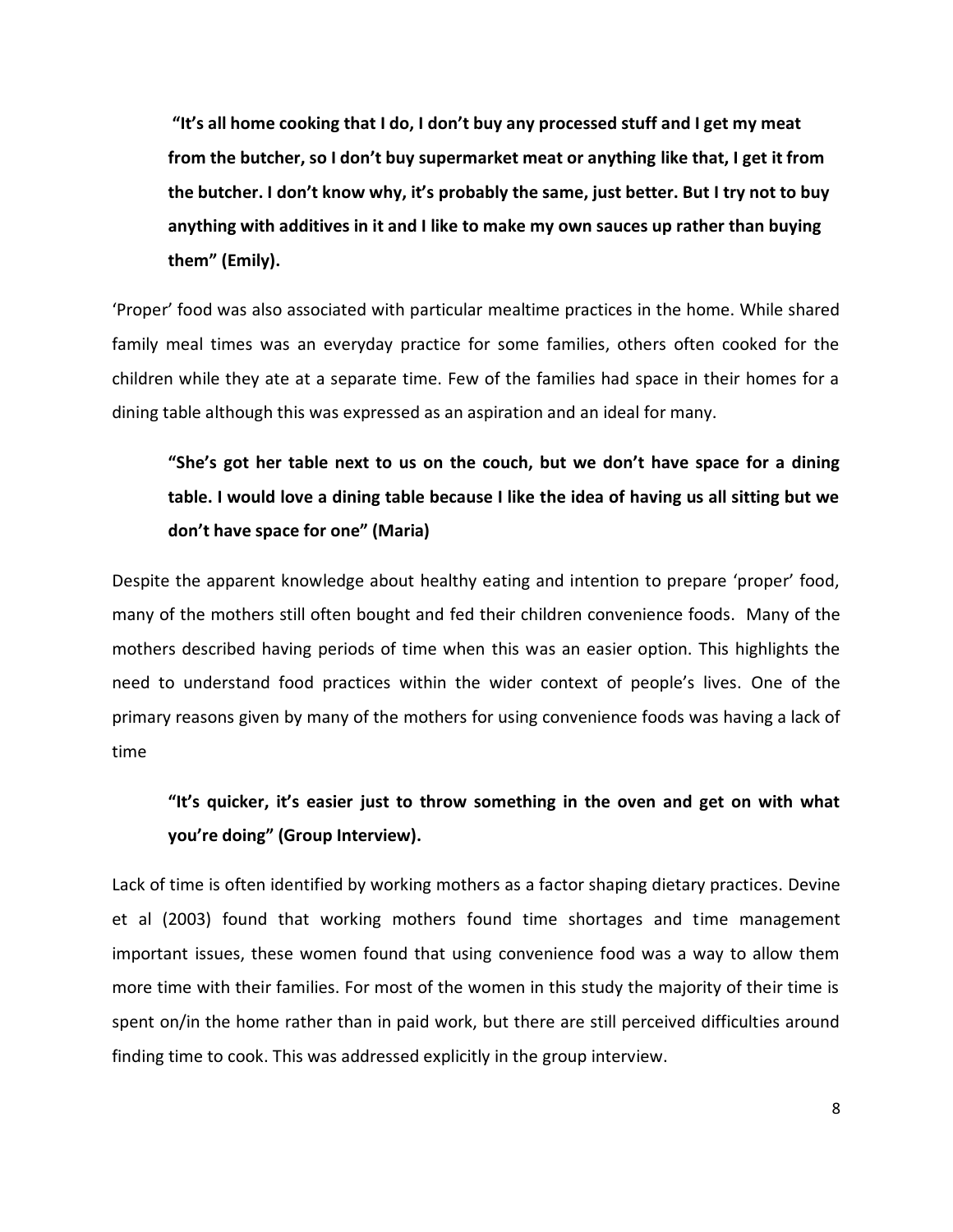**"The working thing, and not working. I wonder if maybe sometimes routine helps. You see people that work, say, like during the day I don't know if you have all got, but I feel like I've not got a routine" (Group Interview )** 

For many of the mothers there are also complex issues that are experienced in their everyday lives including mental health problems; living with partners with addictions; and coping with children with special needs. The circumstances in which many of the women lived, therefore created a sense of being harried, of lacking the time to spend preparing meals and also meant that 'healthy' food choices were not always being seen as the priority in their everyday lives.

Yet there were often feelings of guilt described around the use of convenience foods.

### **"I don't want to give her fish fingers and chips every night for her tea….like she's so good at eating all different things and when I have one o' they weeks I feel bad that she's just getting ... there's a guilt thing going on" (Katie).**

One area that parents described some lack of knowledge about, or questioned the expert advice on, was portion size. For most, getting children to eat the right kind of food was the main concern but in informal discussion with the mother, mention was also made of a television programme that some had seen presenting the correct portion sizes to be offered to children. The advice was described as ridiculous' and one mother noted that if that was offered to their children they would ask where the rest of their dinner was. One mother who had concerns about her children's weight discussed this issue in more detail.

**"I always think maybe I'm giving mine too much because everybody else's kids are always starving. But then I think, well it can't be because I give mine hearty foods, like proper healthy dinners and people are maybe just getting a wee box of micro chips." (Susie)**

There did therefore seem to be some confusion around portion sizes. As Susie indicates, the mothers' focus was on what to feed their children and concerns about quantity only tended to arise if the children were seen to eat too little, or in relation to eating too much of the 'wrong' kinds of food.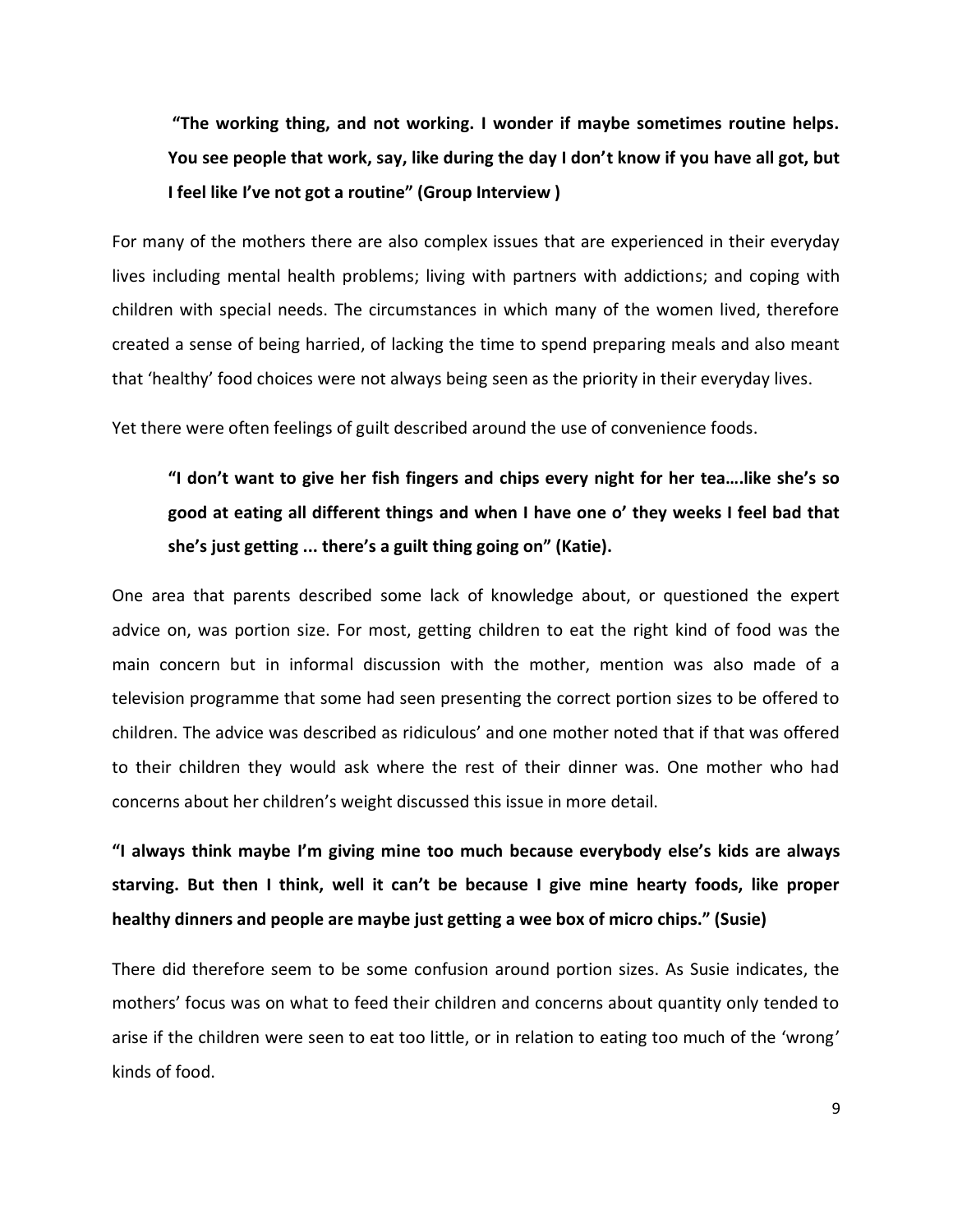### **3.3 Children's Involvement in Food Practices**

A number of issues arose in relation to the involvement of children in food practices that can be understood in relation to the issue of control. The mothers described feeling responsible for their children's diet, and as discussed above, were aware of what a healthy diet should entail, but there were many ways in which this responsibility was challenged through food, in relation to what was eaten and who chooses, when and where food is eaten, and how much is eaten.

For Susie, the importance of cooking meals from scratch was linked to her desire to know what her children were eating, but was also related to the issue of control.

**"Kids have to have discipline and if you're just going to give them everything that they want all the time, like as in food ... then there's not going to be an end to it" (Susie).** 

However, some of the mothers expressed feelings of being out of control, with their child determining what they would eat.

**"I put something down and he said he didn't like it, I would take it away and give him something else, so it's giving him that choice, and now he's controlling everything he eats ... I give in to him, like, if he says 'can I get a sweet instead of', you know, I don't give him a banana because he wouldn't eat it, so there's no point giving him it" (Anne).** 

Many of the mothers described situations of cooking different meals for different family members depending on their food preferences, including preparing different meals for the children and adult(s) and preparing different meals for each child. The attitude of the mothers to children's food preferences, described through the concept of 'fussy eaters' was mixed. While some mothers suggested that children should eat what is given to them, others were expressed concern that their children would simply not eat what they didn't like so would go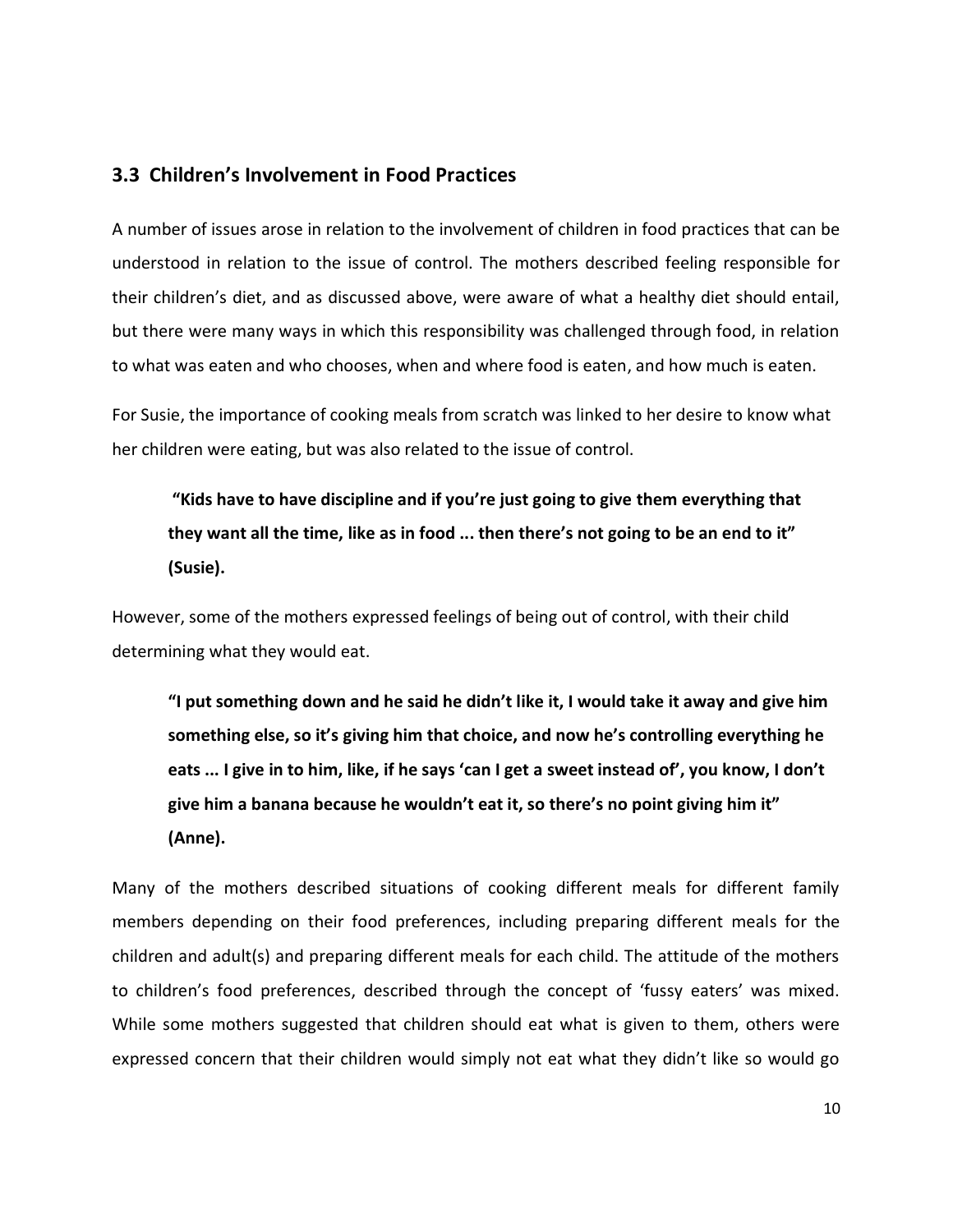hungry and the food would be wasted. The issue of cost arises here again as it was suggested that trying new foods was expensive, when it was likely that another meal would have to be prepared if the new food was not liked by the child. There were many strategies described by the mothers in dealing with 'fussy' eaters. Some mothers offered rewards for eating what was given, or for trying new foods, often in the form of a sweet treat. Others suggested the removal or denial of some activity or toy, for example not getting to play outside until the dinner was eaten. This was often a dynamic process as mothers tried one strategy after another. For Joanne, food had become an area in which control issues were crystallised and when faced with increasing refusals by her son to eat what he was given, she described how she began to change her attitude towards his refusals and moved to a stricter approach.

**"He was so so. Some of the stuff, 'I'm not eating that'…but that's when I was sticking to my guns and saying 'well if you don't eat it, there's nothing else for you to eat. I'm not making nothing else for you'".** 

Some of the mothers described ways in which they tried to involve their children in food practices most commonly by consulting with them about meal choices. Most mothers (other than those with infants) regularly asked their children what they would like to eat and tried to accommodate those choices. However it was often around this issue of choice that contrasting positions within families were demonstrated. Some of the mothers lived with a partner or had other relatives involved in the care of their children. At times, this involved offering advice contrary to the belief of the mother as Josie describes.

**"I give her choices and my auntie's like ' don't give her choices because she's going to end up spoilt and if you put something down to her she's not going to want that because it's not what she ordered"**

However in most cases, the partners or relatives were described as offering valued support and reinforced the practices the mothers were trying to establish with their children.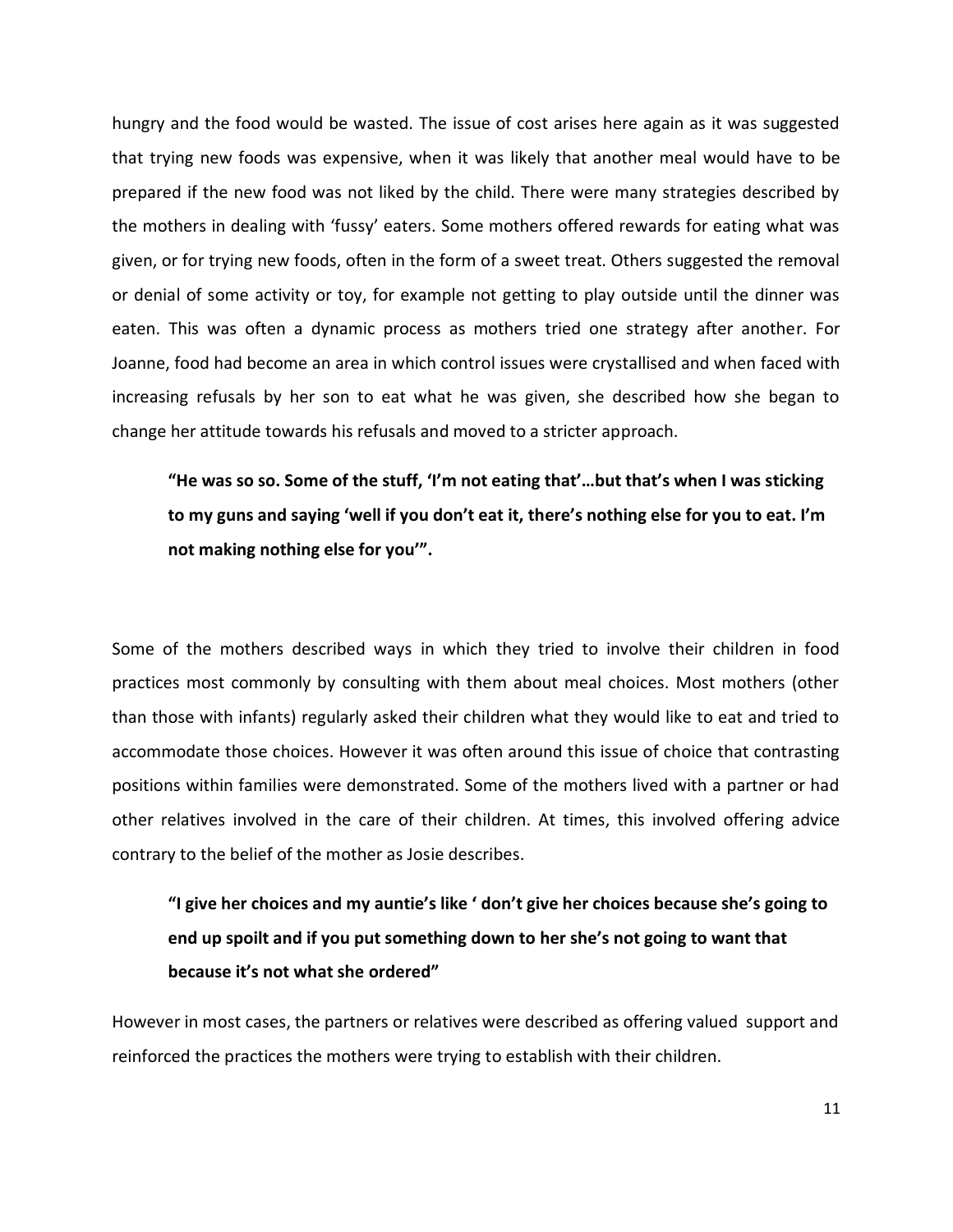'Rules' around food were discussed by the mothers, reflecting practices that they engaged in on a daily basis, for example eating what was given to them; limiting of 'treats' to particular times of the day; asking permission before taking food. However, such 'rules' can also be understood as expressions of an aspiration – what they would like their food practices to involve – rather than an everyday reality. In some interviews, there were contradictory accounts presented by the mothers, for examples stating at one point that children had to sit and eat what they were given and giving examples at other points of instances when the children refused to eat their dinner. Many discussed the difficulties in sticking to 'rules' in the context of other circumstances in their lives, such as ill health, mental health problems, and financial constraints. Indeed, for many of the mothers, it appeared that the issue of control around food related to other aspects of their lives. Many of the women were single parents and some described feelings of isolation and the challenges of coping alone. For example, when asked what it is like being a mum, Anne said

### **"It's brilliant but then you have got all the down sides like money worries, like being ill all the time you know, especially if you're on your own, you've not got a lot of people, it does get to you, but then you just get through it".**

Some of the mothers also described concerns about their children's behaviour relating to other circumstances in their lives. For example, Joanne had experienced a bereavement, a separation from her partner and a period of homelessness and her son had been seeing a child psychologist to address behavioural problems. The issue of food can therefore be part of much wider concerns that parents have regarding their own lives and those of their children.

The mothers faced many contradictory pressures therefore around the issue of control – the requirement to be a responsible parent demonstrated through providing an appropriate diet; the desire to respond to a child's individuality expressed through likes and dislikes of foods; and the requirement to meet the needs of the family not just the individuals within it.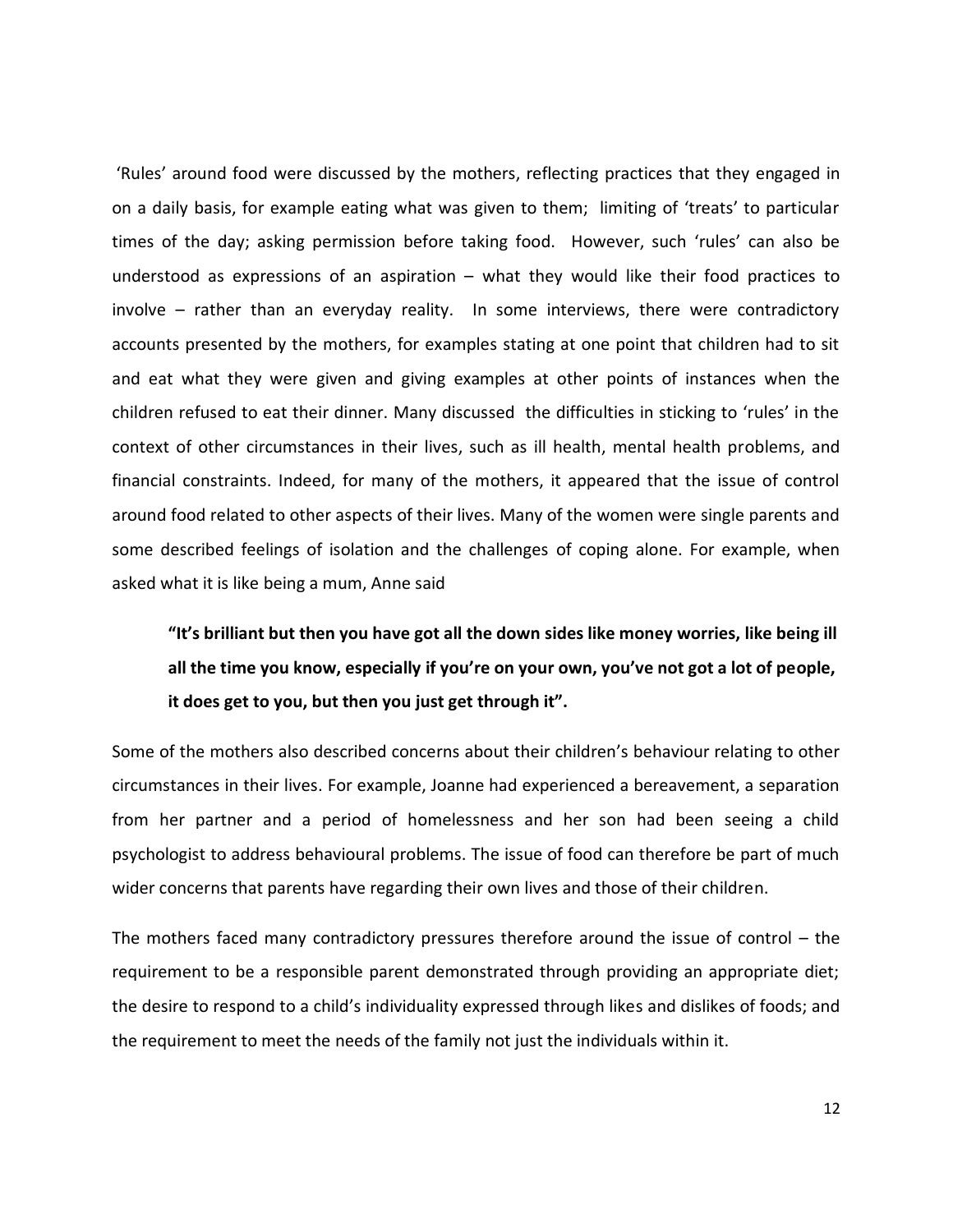### **3.4 Do as I say, not as I do: challenges in the transmission of food practices**

Many of the women interviewed did not have regular mealtimes. Very few ate breakfast, many skipped other meals and on the whole there was a 'do as I say, but not as I do' attitude in relation to food practices as Susie describes:

**"I'm an unhealthy eater but the kids eat healthily. And as a parent obviously I'd tried for them not to see my eating habits because I am really…I eat rubbish. Whereas with them, because I can see myself eating rubbish, I've got to see them eating the best that they can have".** 

Other mothers also described similar attempts to disguise such differences.

**"But if the kids are watching me, I'll just maybe have a banana in my hand just to make sure, you know, they think 'oh you have to eat a breakfast'"(Anne).** 

While many of the children were young enough that they were perhaps not fully aware of the differences between their food routines and that of their mother, there was acknowledgement that this would get more difficult as the children got older and that they would have to change at some point in the future.

Many of the women themselves drew on the food practices of their parents and their memories as children when discussing their current practices as parents

**"I think when I was younger the majority of people they all did eat properly, because people just didn't have the then because junky food was a lot dearer … but we always did have proper meals and always sat as a family" (Susie).** 

For some, their upbringing was described as providing them with a good model to be applied and giving them a body of knowledge on what and how to cook.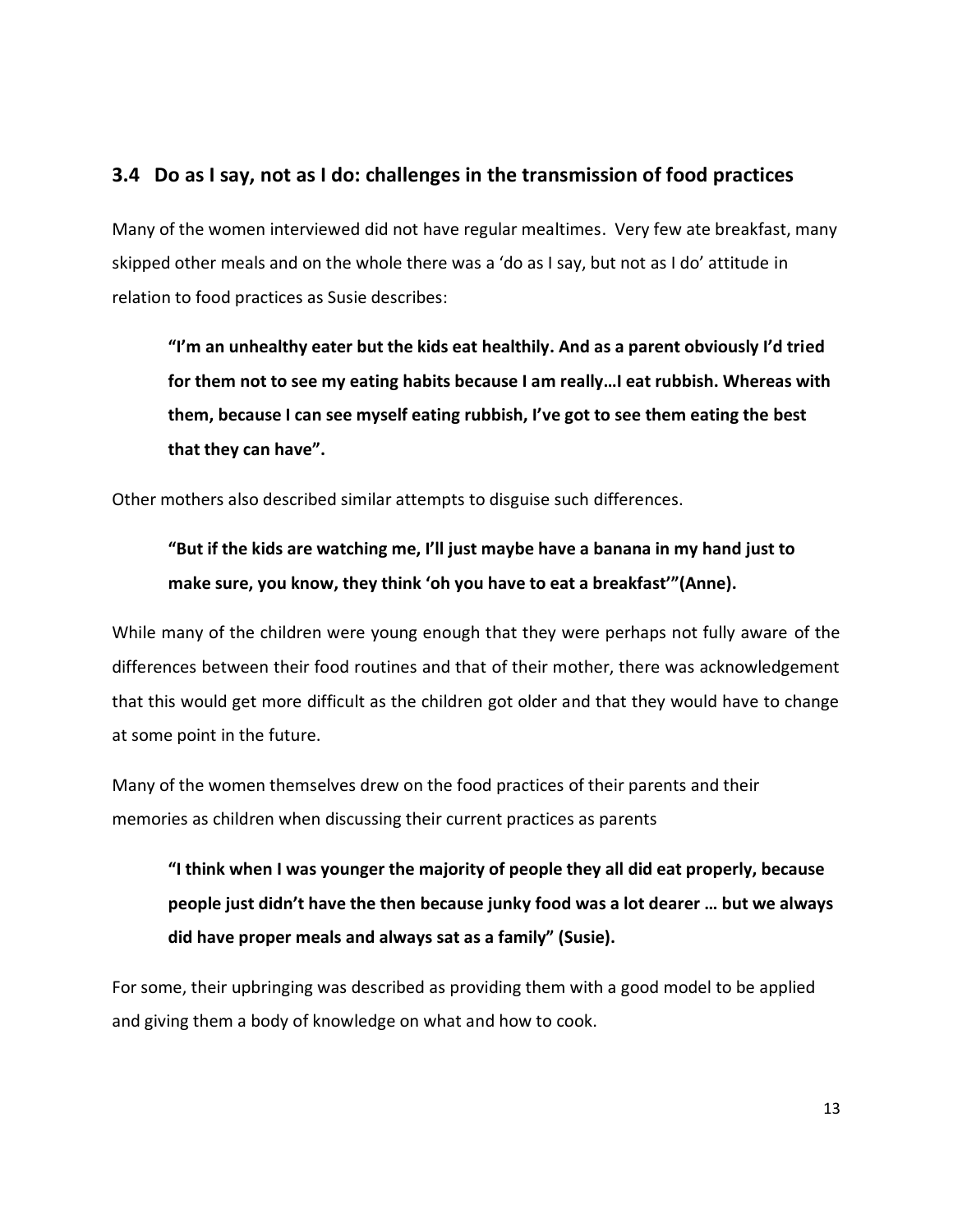**"I don't think there's anything wrong with how I was brought up and I think that's why I'm still doing it the way mum and dad done it with me" (Joanne).** 

For others, there was a more critical look back at their experiences and a desire that they do things differently as parents

**"I grew up being able to eat whatever I wanted, when I wanted. But I don't want her to be like that. I want her to eat healthily" (Kirsty).** 

### **4. Conclusion and Recommendations**

This report sought to develop an understanding of food practices in socio-economically disadvantaged families. As we have seen there is a complex interplay between social constraints and individual lives which shapes food practices in the home. In line with the findings from Pocock et al (2010), this study identified multiple, interlinking social factors which shape parents' food practices and so which shape young children's eating behaviour. At a societal level, effective policy and practice should therefore seek to address the wider contexts within which food practices are experienced by those living near to or below the poverty line. It is recognised that this is both a very long term goal and one that has proved challenging for successive governments therefore more focussed recommendations can also be offered from the main findings.

- **Parents have knowledge of healthy eating practices, but are restricted by their financial and social circumstances.** All the mothers had a sound knowledge of what food they 'should' be providing for their children. The limitations to practising this ideal were both financial and social. To address the issue of cost and time, more advice on preparing quick meals on a budget could be offered.
- **Children are not the passive recipients of food.** The mothers described ways in which children, from a very young age, were are able to influence and sometimes dictate what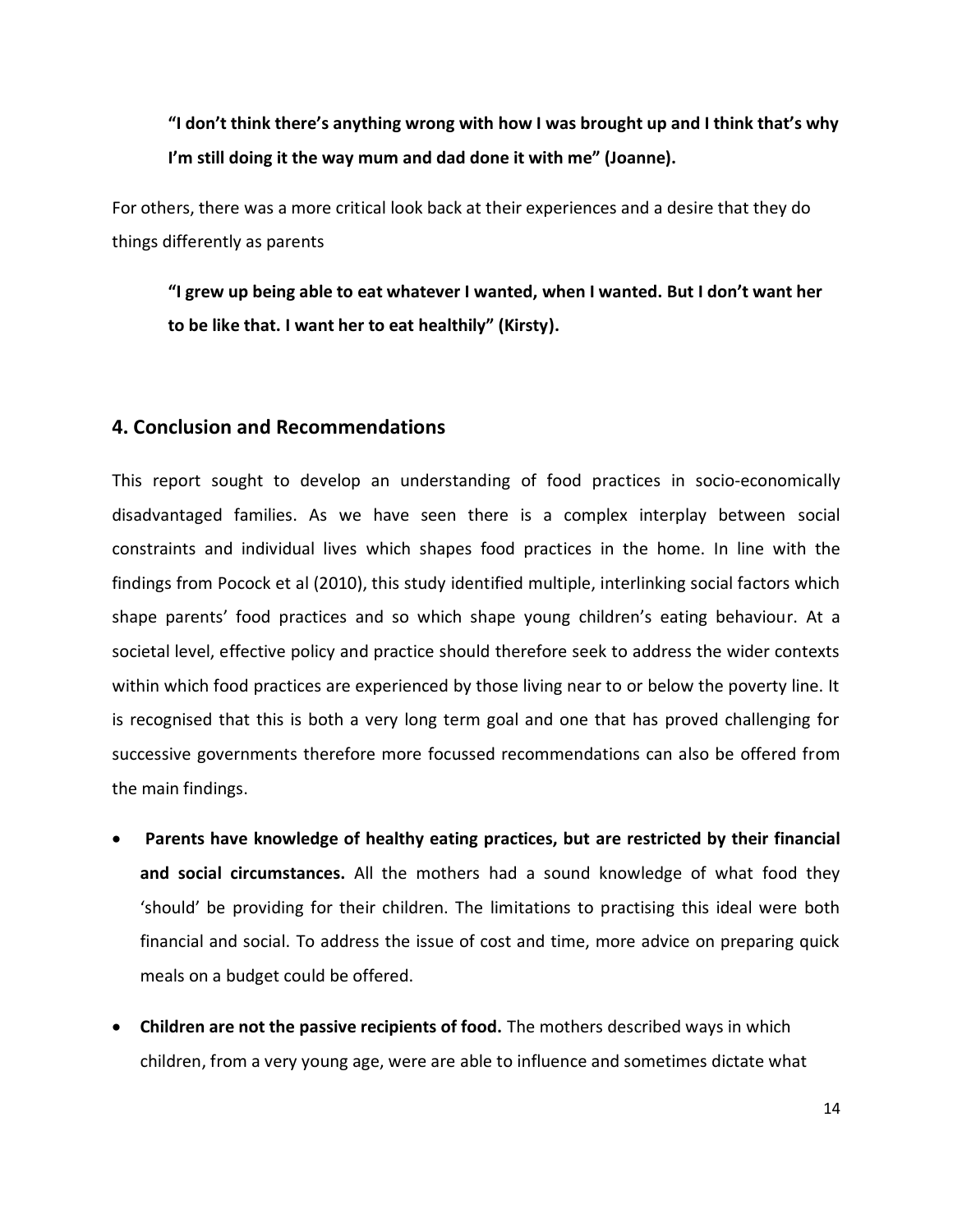food they were eating. Policy relating to healthy eating needs to recognise the role that children play, both in terms of children's rights within the family, but also as part of the challenges faced by parents. More support around parenting strategies in relation to food may prove useful to parents. This could be addressed in the context of pre-school provision, working with both parents and children together.

- **Food practices are transmitted through generations:** most of the mothers described the ways in which their own childhood experiences with food had shaped their own practices as parents. However this awareness of the links to their own past, did not seem to alert them to the potential difficulties in maintaining a 'do as I say not as I do' practice in relation to food. Advice and services could be targeted to parents on the issue of their own diet in relation to the longer term implications for themselves and for their children.
- **The significance of age:** There were little differences found in the study between the younger mums and the older mums. Most of the issues were shared across both groups and the age of the mother did not appear to be significant in shaping food practices. As a small study, there are obvious limitations to the comparisons between these two age groups of mothers which a larger qualitative study could address.

### **4. Future research directions**

There are a number of future research areas that have been identified by this research.

- Longitudinal go back to the families and see how and if their lives and food practices have changed and how any change or continuity is viewed by the mothers.
- Research with whole families including young children and, when appropriate, fathers in order to get a multiple perspective view of how food practices are negotiated within families.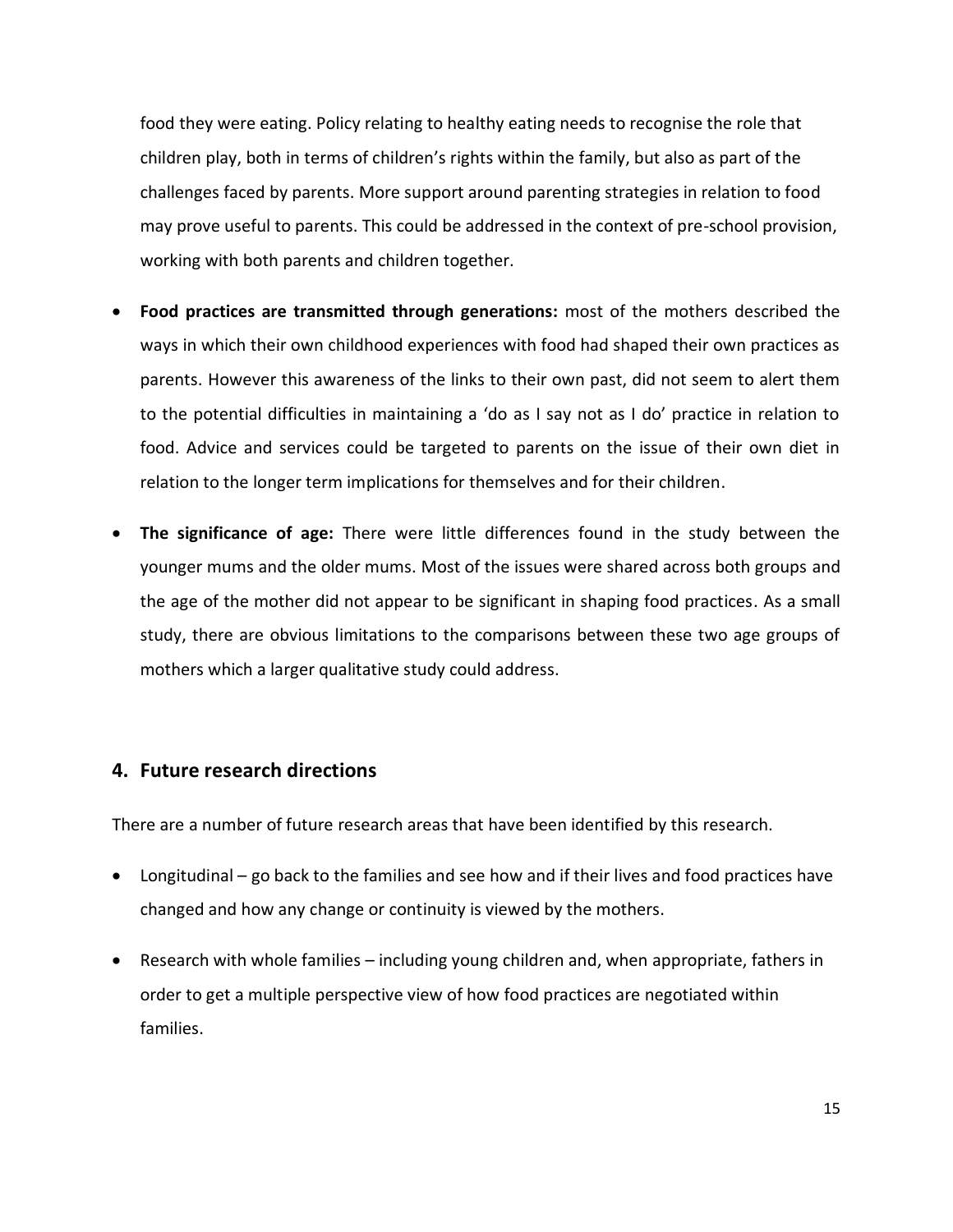Impact of current economic changes - What effect the current government's cuts will have on these women and others in their situation remains to be seen. Further research is recommended to address the effect of economic change to identify strategies to minimise any negative impact.

### **Contact details**

For more information about this project please contact

### **Dr Jeni Harden**

School of Life, Sport and Social Sciences

Edinburgh Napier University

Sighthill Campus

EH11 4DS

Email: [j.harden@napier.ac.uk](mailto:j.harden@napier.ac.uk)

Tel 0131 455 6007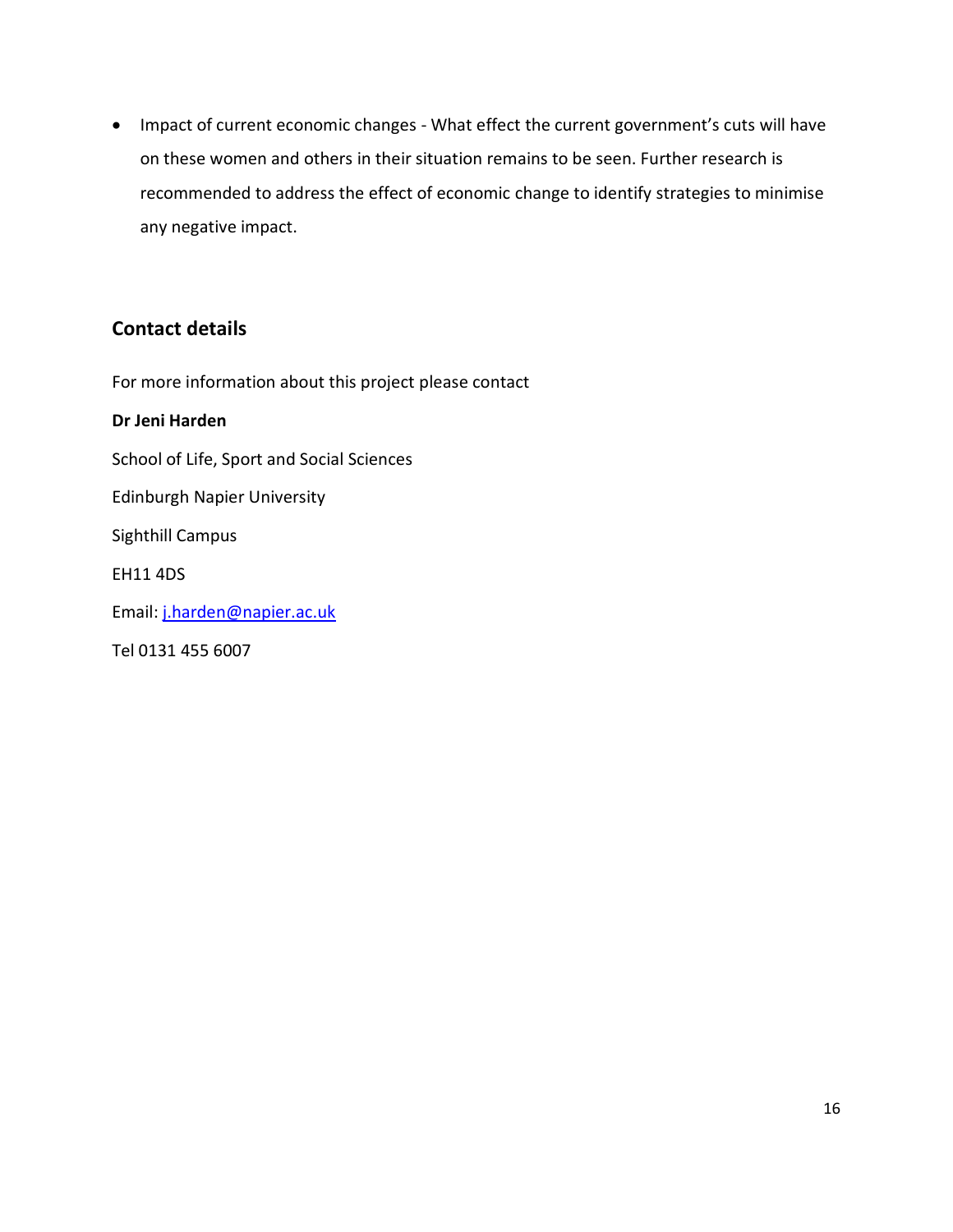### **References**

Anon (2010) *Obesity 'often set before age of two*. Accessed on 11/11/2010. Available from <http://news.bbc.co.uk/1/hi/8512102.stm>

Armstrong, J., Reilly, J. J. Child Health Information ISD (2003) The Prevalence of obesity and undernutrition in Scottish Children: growth monitoring within the Child Health Surveillance programme. *Scottish Medical Journal*. **48**(2) 32-37

Brown, R. & Ogden, J. (2004) Children's eating attitudes and behaviour: a study of the modelling and control theories of parental influence. *Health Education Research*. **19**(3) 261-271

Christensen, P. (2004) The Health Promoting Family: a conceptual framework for future research. *Social Sciences and Medicine*. **59** 377-387

Clark, H. R., Goyder, E., Bissell, P., Blank, L. & Peters, J. (2007) How do parents' child-feeding behaviours influence child weight? Implications for childhood obesity policy. *Journal of Public Health*. **29**(2) 132-141

Devine, C. M., Connors, M. M., Sobal, J. & Bisogni, C. A. (2003) Sandwiching it in: spillover of work onto food choices and family roles in low- and moderate-income urban households. *Social Science and Medicine*. **56** 617-630

Emslie, K. (2005) *The Scotsman*. 12/12/05

McCarthy, H. D., Jarrett, K. V., Emmett, P. M., Rogers, I. (2005) Trends in waist circumferences in young British children: a comparative study. *International Journal of Obesity* **29** 157-162

Pocock, M., Trivedi, D., Wills, W., Bunn, F. & Magnusson, J. (2010) Parental perceptions regarding healthy behaviours for preventing overweight and obesity in young children: a systematic review of qualitative studies. *Obesity Reviews*. **11**. 338-353

Reilly, J. J., Armstrong, J., Dorosty, A. R., Emmett, P. M., Ness, A., Rogers, I., Steer, C. & Sherriff, A. (2005) Early life risk factors for obesity in childhood: cohort study. *British Medical Journal*. 330

Roberts, E. M. (2006) Negotiating food choice: parents' perception of children's eating behaviour. *Anthropological Notebooks.* **12**(1) 63-77

Royal College of Physicians, (2004) RCP response to 'choosing health' [http://rcplondon.ac.uk/college/statements/response\\_choosehealth\\_obesity.asp Accessed 30/05/06](http://rcplondon.ac.uk/college/statements/response_choosehealth_obesity.asp%20Accessed%2030/05/06)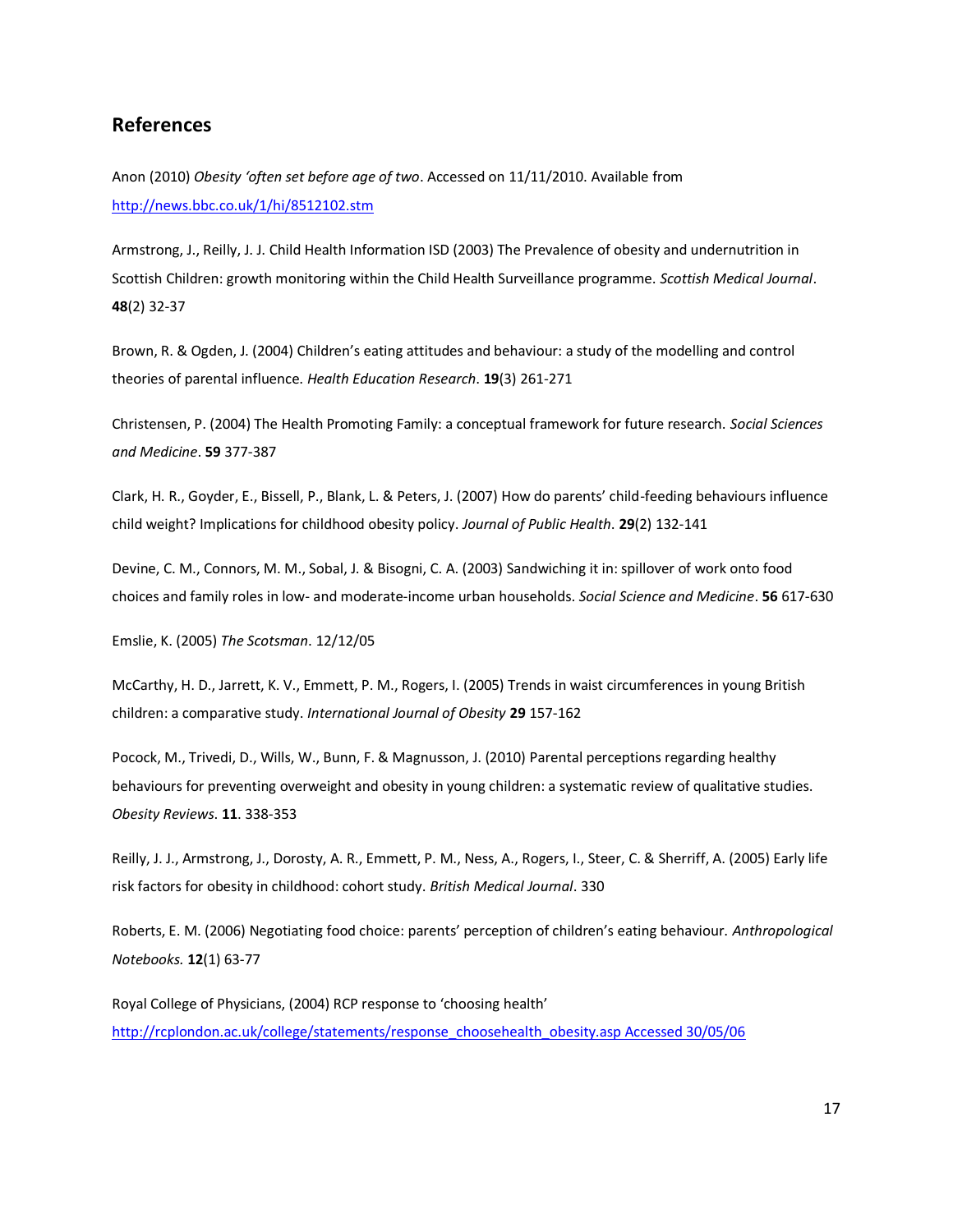Scottish Government (2008a) Healthy Eating, Active Living: an action plan to improve diet, increase physical activity and tackle obesity (2008-2011[\) http://scotland.gov.uk/Publications/2008/06/20155902/0](http://scotland.gov.uk/Publications/2008/06/20155902/0)

Scottish Government (2008b) Equally Well: report of the ministerial task force on Health Inequalities.

Wills, W., Backett-Milburn, K., Gregory, S. & Lawton, J. (2008) 'If the food looks dodgy I dinnae eat it': teenagers accounts of food and eating practices in socio-economically disadvantaged families. *Sociological Research Online*. **13**(1) 15